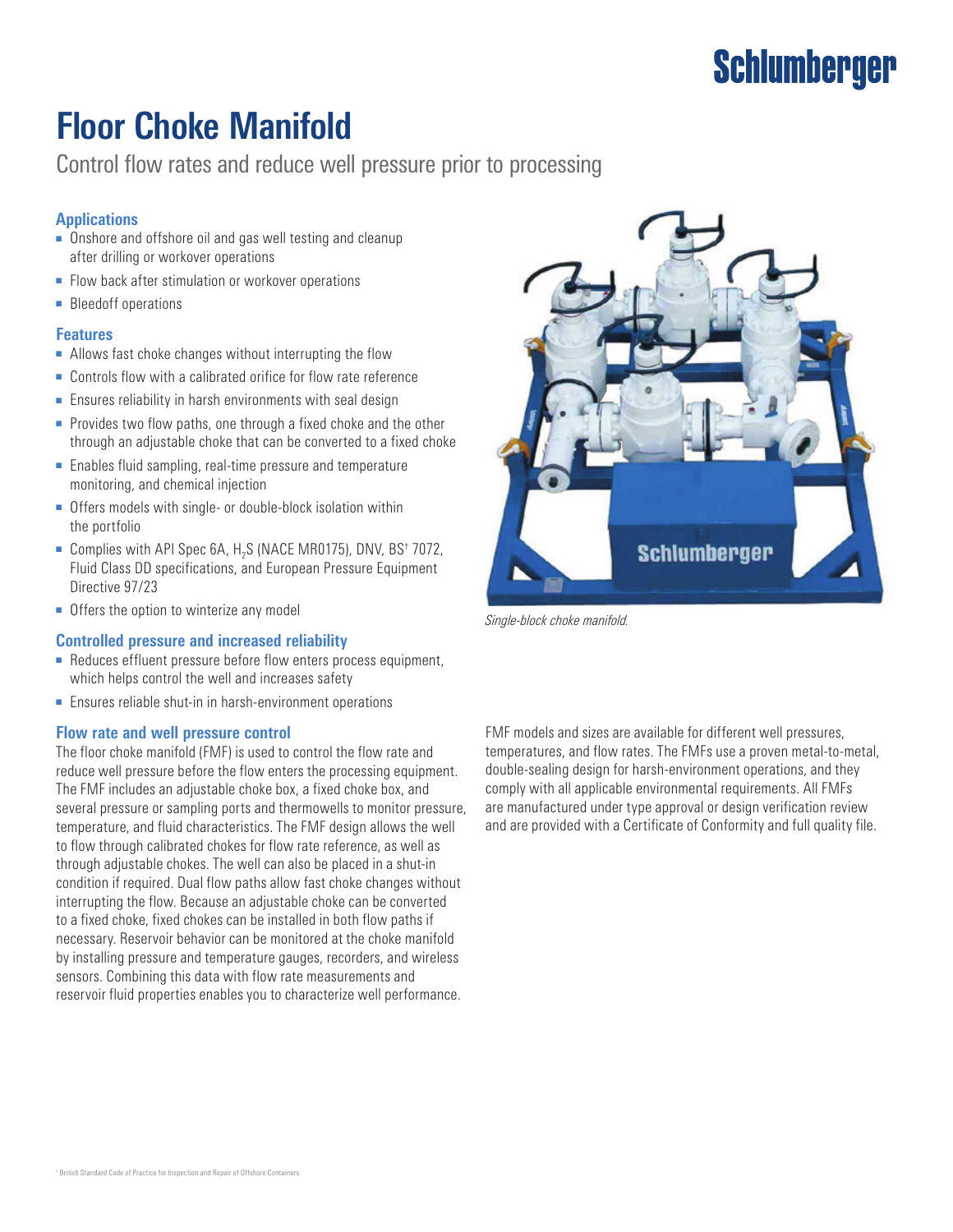## **Floor Choke Manifold**



*Double-block choke manifold.*

| <b>Specifications</b> |                 |                            |              |                                                            |                                               |                             |                |                     |                  |  |  |
|-----------------------|-----------------|----------------------------|--------------|------------------------------------------------------------|-----------------------------------------------|-----------------------------|----------------|---------------------|------------------|--|--|
|                       | <b>Model</b>    | <b>Nominal</b><br>Size, in | psi [MPa]    | <b>Working Pressure, Temperature Class,</b><br>degF [degC] | <b>Inlet and Outlet</b><br><b>Connections</b> | <b>API Flange</b><br>on Tee | <b>Bypass</b>  | <b>Isolation</b>    | <b>CE Marked</b> |  |  |
|                       | FMF-F           | $3\frac{1}{8}$             | 5,000 [34]   | $-20$ to 250 [ $-29$ to 121]                               | 3-in Fig 1002 female and male                 | 31/8 RX35                   | No             | Single              | N <sub>0</sub>   |  |  |
|                       | <b>FMF-FC</b>   | $4\frac{1}{16}$            | 5,000 [34]   | $-20$ to 250 $-29$ to 1211                                 | API flange 41/16 RX39                         | 41/ <sub>16</sub> RX39      | No             | Single              | N <sub>0</sub>   |  |  |
|                       | <b>FMF-FCB</b>  | $4\frac{1}{16}$            | 5,000 [34]   | $-20$ to 250 [ $-29$ to 121]                               | 4-in Fig 1002 female and male                 | 41/ <sub>16</sub> RX39      | Yes            | Single              | N <sub>o</sub>   |  |  |
|                       | <b>FMF-FCC</b>  | $4\frac{1}{16}$            | 5,000 [34]   | $-50$ to 350 [ $-46$ to 177]                               | API flange 41/16 RX39                         | 41/ <sub>16</sub> RX39      | No             | Single              | No               |  |  |
|                       | FMF-BG          | $3\frac{1}{16}$            | 10,000 [69]  | $-20$ to 250 [ $-29$ to 121]                               | 3-in Fig 1502 female and male                 | 31/ <sub>16</sub> BX154     | Yes            | Single              | N <sub>o</sub>   |  |  |
|                       | FMF-G           | $3\frac{1}{16}$            | 10,000 [69]  | $-20$ to 250 [ $-29$ to 121]                               | 3-in Fig 1502 female and male                 | 31/16 BX154                 | No             | Single              | N <sub>0</sub>   |  |  |
|                       | <b>FMF-GK</b>   | $3\frac{1}{16}$            | 10,000 [69]  | $-20$ to 250 [ $-29$ to 121]                               | 3-in Fig 1502 female and male                 | 31/ <sub>16</sub> BX154     | N <sub>o</sub> | Single              | N <sub>o</sub>   |  |  |
|                       | FMF-GB          | $3\frac{1}{16}$            | 10,000 [69]  | $-20$ to 250 [ $-29$ to 121]                               | API flange 31/16 BX154                        | 31/16 BX154                 | No             | Single              | No               |  |  |
|                       | FMF-GC          | $4\frac{1}{16}$            | 10,000 [69]  | $-20$ to 250 [ $-29$ to 121]                               | API flange 41/16 BX155                        | 41/ <sub>16</sub> BX155     | N <sub>0</sub> | Single              | Yes              |  |  |
|                       | FMF-GCC         | $4\frac{1}{16}$            | 10,000 [69]  | $-20$ to 250 [ $-29$ to 121]                               | API flange 41/16 BX155                        | 41/ <sub>16</sub> BX155     | No             | Single              | Yes              |  |  |
|                       | <b>FMF-GN</b>   | $4\frac{1}{16}$            | 10,000 [69]  | $-20$ to 250 [ $-29$ to 121]                               | API flange $4\frac{1}{16}$ BX155              | 41/ <sub>16</sub> BX155     | N <sub>o</sub> | Double              | Yes              |  |  |
|                       | <b>FMF-GP</b>   | $4\frac{1}{16}$            | 10,000 [69]  | $-20$ to 350 [ $-29$ to 177]                               | API flange 41/16 BX155                        | 41/ <sub>16</sub> BX155     | No             | Single              | Yes              |  |  |
|                       | <b>FMF-GHD</b>  | $3\frac{1}{16}$            | 10,000 [69]  | $-20$ to 350 [ $-29$ to 177]                               | Grayloc D-31 HUB                              | 31/16 BX154                 | No.            | Double              | Yes              |  |  |
|                       | <b>FMF-GNN</b>  | $4\frac{1}{16}$            | 10,000 [69]  | $-20$ to 350 [ $-29$ to 177]                               | API flange 41/16 BX155                        | 41/ <sub>16</sub> BX155     | No             | Double              | Yes + NORSOK     |  |  |
|                       | <b>FMF-GNO</b>  | $4\frac{1}{16}$            | 10,000 [69]  | $-20$ to 350 [ $-29$ to 177]                               | API flange 41/16 BX155                        | 41/ <sub>16</sub> BX155     | N <sub>o</sub> | Double              | N <sub>o</sub>   |  |  |
|                       | <b>FMF-GF</b>   | $3\frac{1}{16}$            | 10,000 [69]  | $-20$ to 350 [ $-29$ to 177]                               | 3-in Fig 1502 female and male <sup>+</sup>    | 31/16 BX154                 | N <sub>0</sub> | Double              | Yes              |  |  |
|                       | <b>FMF-GNP</b>  | $4\frac{1}{16}$            | 10,000 [69]  | $-20$ to 350 [ $-29$ to 177]                               | API flange 41/16 BX155                        | 41/ <sub>16</sub> BX155     | No             | Double              | No               |  |  |
|                       | <b>FMF-GHA</b>  | $3\frac{1}{16}$            | 10,000 [69]  | $-20$ to 350 [ $-29$ to 177]                               | 3-in Fig 1502 female and male                 | 31/ <sub>16</sub> BX154     | No             | Single              | Yes              |  |  |
|                       | <b>FMF-HD</b>   | $3\frac{1}{16}$            | 15,000 [103] | $-20$ to 350 [ $-29$ to 177]                               | API flange 31/16 BX154                        | 31/ <sub>16</sub> BX154     | N <sub>0</sub> | Single              | N <sub>o</sub>   |  |  |
|                       | <b>FMF-HDK</b>  | $3\frac{1}{16}$            | 15,000 [103] | $-20$ to 350 [ $-29$ to 177]                               | API flange 31/16 BX154                        | 31/16 BX154                 | No             | Single              | No               |  |  |
|                       | <b>FMF-HL</b>   | $3\frac{1}{16}$            | 15,000 [103] | $-20$ to 350 [ $-29$ to 177]                               | API flange 31/16 BX154                        | 31/ <sub>16</sub> BX154     | Yes            | Double              | Yes              |  |  |
|                       | <b>FMF-HFBA</b> | $3\frac{1}{16}$            | 15,000 [103] | $-20$ to 350 [ $-29$ to 177]                               | API flange 31/16 BX154                        | 31/ <sub>16</sub> BX154     | N <sub>0</sub> | Double <sup>#</sup> | No               |  |  |
|                       | <b>FMF-HN</b>   | $3\frac{1}{16}$            | 15,000 [103] | $-20$ to 350 [ $-29$ to 177]                               | API flange 31/16 BX154                        | 31/ <sub>16</sub> BX154     | No             | Double              | Yes              |  |  |
|                       | <b>FMF-HPA</b>  | $3\frac{1}{16}$            | 15,000 [103] | $-50$ to 350 [ $-46$ to 177]                               | API flange 41/16 BX155                        | 41/16 BX155                 | No             | Double              | N <sub>0</sub>   |  |  |
|                       | <b>FMF-HPB</b>  | $3\frac{1}{16}$            | 15,000 [103] | $-50$ to 350 [ $-46$ to 177]                               | API flange 41/16 BX155                        | 41/ <sub>16</sub> BX155     | No             | Double              | N <sub>0</sub>   |  |  |
|                       | <b>FMF-HPC</b>  | $3\frac{1}{16}$            | 15,000 [103] | $-20$ to 350 [ $-29$ to 177]                               | API flange 41/16 BX155                        | 41/ <sub>16</sub> BX155     | No             | Double              | N <sub>0</sub>   |  |  |
|                       |                 |                            |              |                                                            |                                               |                             |                |                     |                  |  |  |

All specification are subject to change without notice. † Optional connections, Grayloc D-31 HUB and 4-in Fig 1502, are available.

‡ The two flow paths of the FMF-HFBA do not recombine.